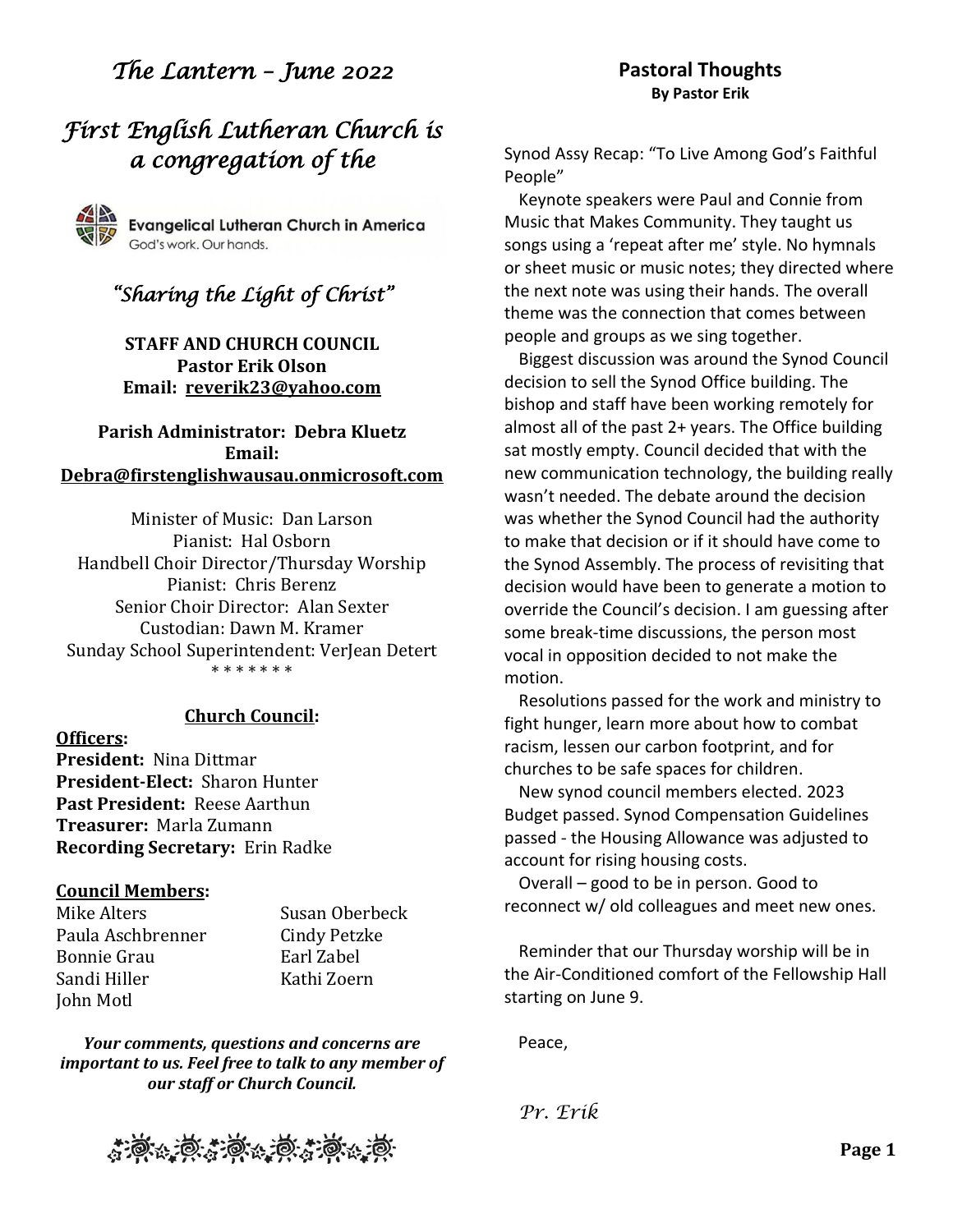## **June Worship…**

**June 5:** *The Day of Pentecost* **Worship at 9:00 a.m.** *The color of the day is RED. So be sure to come to worship wearing your red attire!*

> **June 12:** *The Holy Trinity* **Worship at 9:00 a.m.** *We will celebrate the baptism of Colson Bradley Oberbeck.*

**June 19:** *The 2nd Sunday after Pentecost* **Worship at 9:00 a.m.**

**June 26:** *The 3rd Sunday after Pentecost* **Worship at 9:00 a.m.**

**Thursday Evening Worship June 2, 9, 16, 23, 30 6:00 p.m.** *Beginning June 9, Thursday worship will be held in Fellowship Hall.*

\_\_\_\_\_\_\_\_\_\_\_\_\_\_\_\_\_\_\_\_\_\_\_\_\_\_\_\_\_\_\_\_\_\_\_\_\_\_\_\_\_\_\_\_\_\_\_\_\_\_\_\_\_\_\_\_

## **Committee Night…**

### **TO ALL COMMITTEE MEMBERS…..**

We have had Committee Night for three months and we will evaluate and discuss the COMMITTEE NIGHT concept at our September meeting. Because the Council changed its meeting night from the third Monday to the second Monday, it would be better for information flow if our Committee Night were the FIRST Tuesday rather than the second Tuesday.

**We will have Committee Night on Tuesday, September 6.** At that time we will evaluate the Committee Night idea by doing a short survey and having discussion.

Please put this date on your calendars. Over the summer, if your committee needs to meet, please do so and try to get the meeting information to Deb for the Lantern and/or the Sunday bulletin. See you on September 6.

### **THANK YOU FOR SERVING ON A FIRST ENGLISH COMMITTEE!! NEW MEMBERS WELCOME.**

### **Treasure Sale Update… Mark your calendars for our 2022 Sale! August 25, 26, and 27**

Our Treasure Sale is only about 2½ months away. Many wonderful items have come in already, but more are needed.

**-- Clothing of all sorts are always good selling items…men's, women's, children's, and infant…from underwear to outerwear.** 

**-- Purses, shoes and boots also sell well.**

**-- Books of all sorts, magazines, craft items,** 

**holiday things, houseware and decorative items, jewelry (even broken) and linens. Almost** 

**anything…but please be sure that your items are clean and in good working condition!**

Please bring your items to the "treasure room" near the library or large items such as furniture directly to the basement.

We now have enough quart bags, thank you! Treasure Sale shoppers always say ours is the best church sale ever. Let's make this a real salea-pa-looza!

Any questions call Karen Zumann at 715-675- 7402 or LeRoy Stark at 715-848-0266.

**Thanks to all and keep your treasures coming! It's such a good fundraiser!**

\_\_\_\_\_\_\_\_\_\_\_\_\_\_\_\_\_\_\_\_\_\_\_\_\_\_\_\_\_\_\_\_\_\_\_\_\_\_\_\_\_\_\_\_\_\_\_\_\_\_\_\_\_\_\_\_



# **The Lawn Mowing Schedule…**

is on the narthex table for those who would like to mow our church lawn this spring and summer. We can always use more volunteers. If you are interested and willing, stop and take a look at the sign-up sheet in the narthex and indicate which date works into your schedule.

\_\_\_\_\_\_\_\_\_\_\_\_\_\_\_\_\_\_\_\_\_\_\_\_\_\_\_\_\_\_\_\_\_\_\_\_\_\_\_\_\_\_\_\_\_\_\_\_\_\_\_\_\_\_\_\_

## **Time…**

Time is too slow for those who wait, too swift for those who fear, too long for those who grieve, too short for those who rejoice. But for those who Love, Time is Eternity. – Henry Van Dyke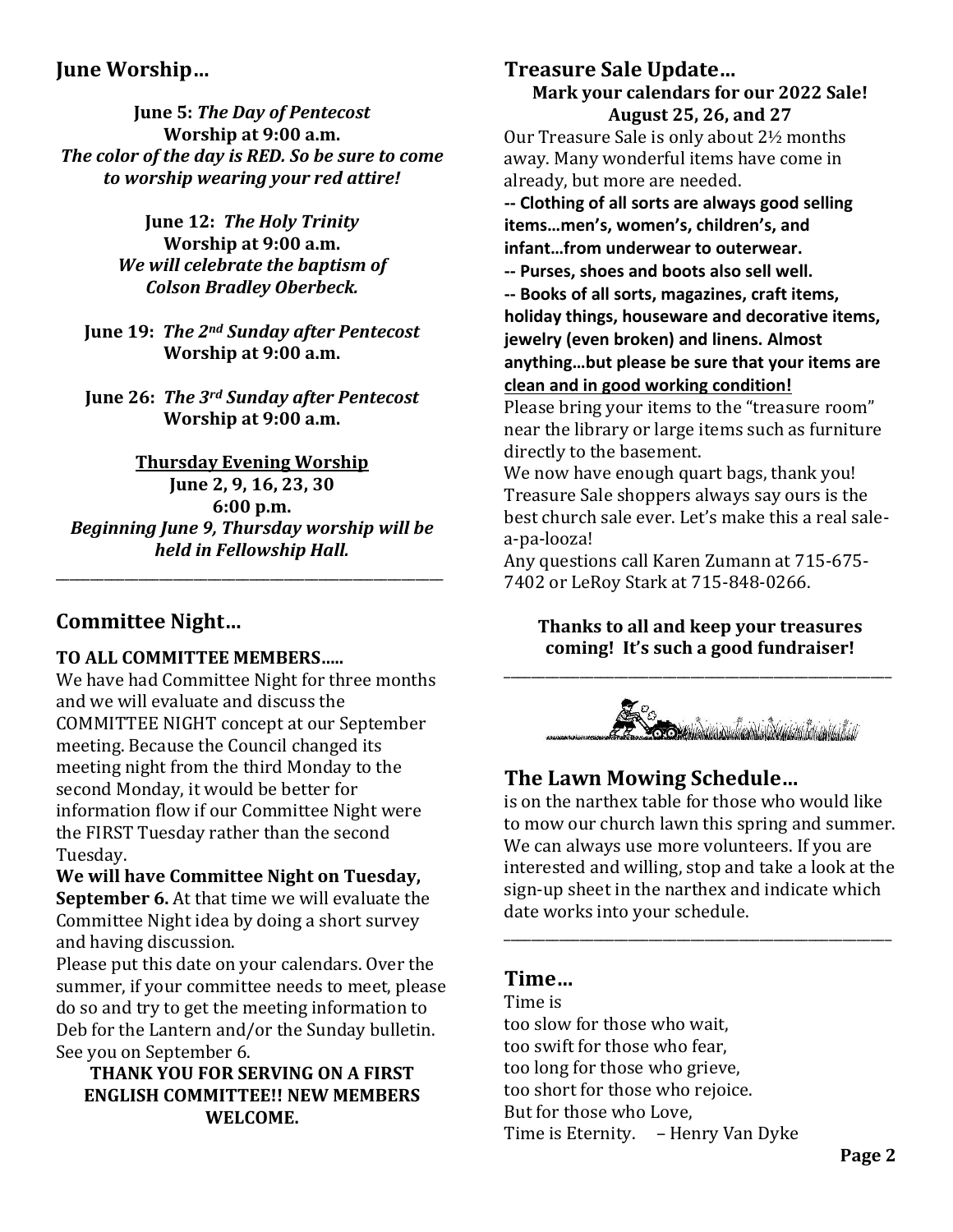### **Worship Servants…**

**Acolytes – Greeters – Lectors – Ushers – Communion Servers – Communion Set – Worship Assistants - Communionware Washers**

**To all worship servants:** if you are unable to serve on the Sunday you are scheduled, please try to switch with someone or find a sub – then give Deb a call in the office to let her know of the change. Thanks!

#### **ACOLYTES:**

| June $5$ :      | Eli Akey            |
|-----------------|---------------------|
| June $12$ :     | Georgia Dittmar     |
| June 19:        | Kendall Sherfinski  |
| June 26:        | Nicholas Schumacher |
| July $3$ :      | Eli Akey            |
| <b>July 10:</b> | Liz Baumgardt       |
| Iuly $17:$      | Emma Race           |

- July 17:<br>July 24: Kendall Sherfinski
- July 31: Nicholas Schumacher

### **GREETERS:**

| June 5:     | Mike & Connie Vaningan                  |
|-------------|-----------------------------------------|
| June $12$ : | Jenny Blaschka / Lowanne Brokaw         |
| June $19:$  | Cody & Mandy Herning                    |
|             | June 26: Bill Schruba / Sharon Carlsson |
|             |                                         |
| July 3:     | VerJean Detert / Linda Kittel           |

- July 10: John & Karen Otto
- July 17: Deb Kufahl / Lois Stasko
- July 24: Roger Thorpe / Lynne Santangelo
- July 31: LeRoy & Eunice Stark

### **LECTORS:**

| June 5:            | <b>Sherry Larson</b> |
|--------------------|----------------------|
| June $12$ :        | Sue Juedes           |
| June 19:           | Russ Michalski       |
| June $26$ :        | Karen Otto           |
| July $3$ :         | Lynne Santangelo     |
| $I_{11}I_{17}$ 10. | <b>Dill Cohruho</b>  |

- July 10: Bill Schruba July 17: Pat Seivert
- July 24: Connie Vaningan
- July 31: Reese Aarthun

### **USHERS:**

Like in the past if you cannot usher, please call one of the subs or switch Sundays with another team or person.

| June 5:         | Mike & Connie Vaningan         |
|-----------------|--------------------------------|
| June $12$ :     | Scott & Deb Kufahl             |
| <b>June 19:</b> | Amy Abitz Akey / Deb Kluetz    |
| June 26:        | Sharon Hunter / Jenny Blaschka |
|                 |                                |
| July $3$ :      | John Motl / Kathi Zoern        |
| <b>July 10:</b> | Earl Zabel / Bob Lampe         |
| July 17:        | LeRoy Stark / Steve Wendorf    |
| July 24:        | Sue & Neil Juedes              |
| July $31$ :     | Gene & Lynn Schulz             |

Subs: Amy Abitz Akey, Matt & Lori Heyne, Sharon Hunter, Neil & Sue Juedes, Deb Kluetz, Clarissa Krueger, Scott & Deb Kufahl, John Motl, Earl Zabel

#### **WORSHIP ASSISTANTS:**

| June 5:         | Lynne Santangelo |
|-----------------|------------------|
| June 12:        | Reese Aarthun    |
| June 19:        | Connie Vaningan  |
| June $26$ :     | Pat Seivert      |
| July $3$ :      | Pat Seivert      |
| <b>July 10:</b> | Reese Aarthun    |
| <b>July 17:</b> | Connie Vaningan  |
| <b>July 24:</b> | Lynne Santangelo |
| <b>July 31:</b> |                  |

#### **COMMUNION SERVERS:**

| June 5:     | Lette Becker / Jenny Blaschka     |
|-------------|-----------------------------------|
| June 12:    | Cody & Mandy Herning              |
| June 19:    | Bill & Tryphine Schruba           |
| June 26:    | Pat Seivert / Sharon Hunter       |
| July $3:$   | Connie Vaningan / Joan Heahlke    |
| July $10$ : | Jessica Olson / Lette Becker      |
| July 17:    | Lynne Santangelo / Jenny Blaschka |
| July 24:    | Scott & Deb Kufahl                |
| July 31:    | Pat Seivert / Sharon Hunter       |
|             |                                   |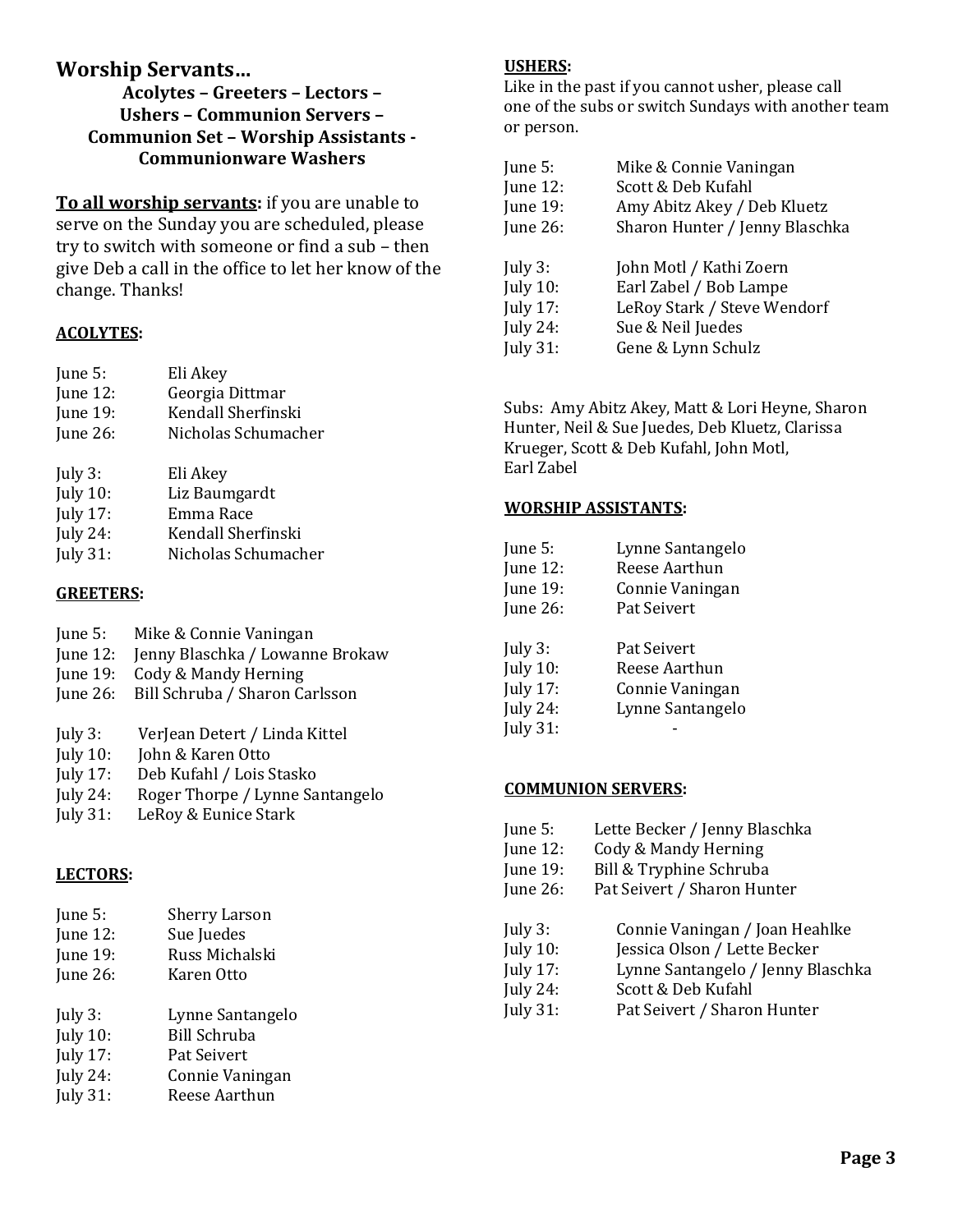#### **COMMUNION SET-UP:**

| June 5:         | Deb Kluetz      |
|-----------------|-----------------|
| <b>June 12:</b> | Dawn Kramer     |
| <b>June 19:</b> | Joan Buckmaster |
| June $26$ :     | Deb Kluetz      |
| July $3$ :      | Dawn Kramer     |
| <b>July 10:</b> | Joan Buckmaster |
| <b>July 17:</b> | Deb Kluetz      |
| <b>July 24:</b> | Dawn Kramer     |
| <b>July 31:</b> | Joan Buckmaster |
|                 |                 |

#### **COMMUNIONWARE WASHERS:**

| June 5:         | Lowanne Brokaw          |
|-----------------|-------------------------|
| June 12:        | Joan Buckmaster         |
| June 19:        | Deb Kufahl              |
| June $26$ :     | Dawn Kramer             |
| July $3$ :      | Lonnie & LeAnn Lewis    |
| <b>July 10:</b> | Sue & Neil Juedes       |
| <b>July 17:</b> | Larry & Jan Wiederhoeft |
| <b>July 24:</b> | Deb Kluetz              |
| <b>July 31:</b> | Lynne Santangelo        |
|                 |                         |

## **Summer Church Office Hours…**

**Beginning Tuesday, May 31 Monday – Friday 8:00 a.m. – 4:00 p.m.** (Closed for lunch: Noon  $-1:00$  p.m.) **Deadlines:** Bulletin: Wednesday afternoon Lantern: 20th of the month \_\_\_\_\_\_\_\_\_\_\_\_\_\_\_\_\_\_\_\_\_\_\_\_\_\_\_\_\_\_\_\_\_\_\_\_\_\_\_\_\_\_\_\_\_\_\_\_\_\_\_\_\_\_\_\_

\_\_\_\_\_\_\_\_\_\_\_\_\_\_\_\_\_\_\_\_\_\_\_\_\_\_\_\_\_\_\_\_\_\_\_\_\_\_\_\_\_\_\_\_\_\_\_\_\_\_\_\_\_\_\_\_

### **We are going to try and utilize…**

a messaging system for texting sub-groups and new members at church through our cell phones. Call or email Deb with your cell phone number. Thanks!



### **Let us remember…**

those in our congregation who are confined to their homes or are in nursing home or assisted living facilities due to illness or are just unable to attend worship or fellowship activities. Especially now, when we are still hesitant of being together in person…they would love and appreciate to hear from their church family with a card, note or phone call.

- ✓ **Athenian Living LLC 716 Caroline St. Athens, WI 54411** - Mary Stone **#310**
- ✓ **Cady Home 1805 N. 6th Ave., Wausau 54401** - Michelle Detert
- ✓ **Mount View Care Center 2400 Marshall St., Wausau 54403** - Ron Wolfe
- ✓ **Mountain Terrace Senior Living 3402 Terrace Ct. #116, Wausau 54401** - Lydia Rachu
- ✓ **Our House Senior Living 210 W. Campus Dr., Wausau 54401** - Marion Madden
- ✓ **Sylvan Crossings on Evergreen 1605 Evergreen Rd., Wausau 54403** - Dolores Hintz (Room #13)

- Delbert Barttelt 1109 N. 1st Ave., Wausau 54401 - Ila Barttelt 4602 Barbican Ave. #206 Weston 54476 - Carol Henke 540 E. Thomas St. #23 Wausau 54403

- Beverly Myrick 1016 Grand Ave. #107 Wausau 54403
- Delphine Saeger 151700 Fern Ln. Wausau 54401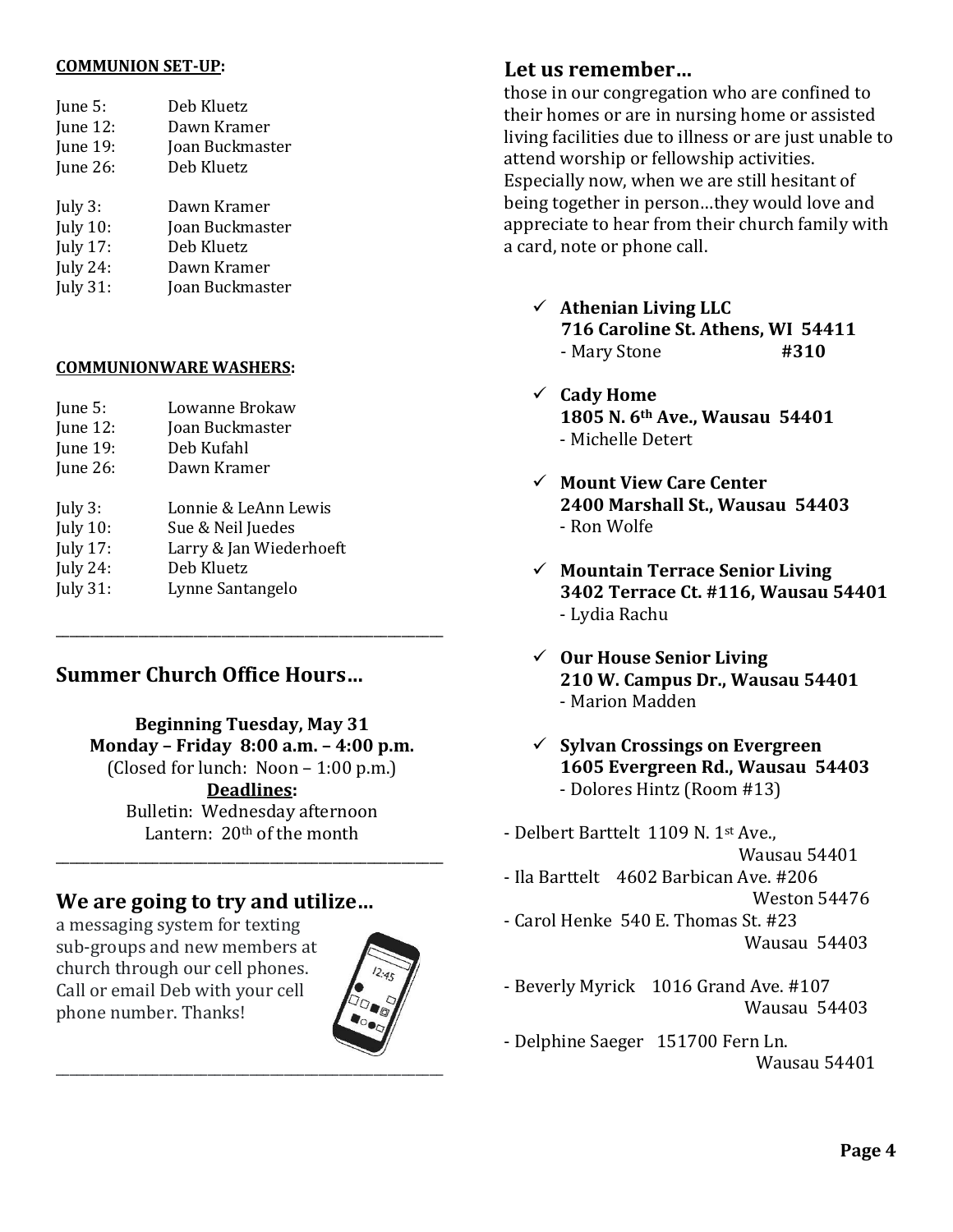# **Highway Clean-up…Sat., June 4**

The sign-up sheet is on the narthex table.



Meet at the Decator Drive underpass at 9:00 a.m. Questions? See John Motl or call him at 715-675-2819. Volunteers need to be 16 years of age to help out. The more people we have will make the

job much easier!

# **Lutheran World Relief Health Care Kits Update…**

\_\_\_\_\_\_\_\_\_\_\_\_\_\_\_\_\_\_\_\_\_\_\_\_\_\_\_\_\_\_\_\_\_\_\_\_\_\_\_\_\_\_\_\_\_\_\_\_\_\_\_\_\_\_\_\_

*"Many thanks to all who have donated towels, soap, and money towards the Health Kits so far. I have a great start to the project. I will continue to be collecting these items through June, as I like to be finished by July. I appreciate your support!* **Lori Heyne"**

### **Dark Colored Bath Towels and Bars of Soap**

**(4 oz. size).** There is a basket available in the narthex for your donations.

\_\_\_\_\_\_\_\_\_\_\_\_\_\_\_\_\_\_\_\_\_\_\_\_\_\_\_\_\_\_\_\_\_\_\_\_\_\_\_\_\_\_\_\_\_\_\_\_\_\_\_\_\_\_\_\_

# **Parish Records: May…**

### **Affirmation of Baptism:**

*"Father in heaven, for Jesus' sake, stir up in your children the gift of your Holy Spirit. confirm their faith, guide their lives, empower them in their serving, give them patience in suffering, and bring them to everlasting life. Amen."*

On Sunday, May 22, five of our young members made public affirmation of their baptismal vows. May God bless their faith journey and service to their church here at First English.

> **Congratulations and God's blessings to**  *Abigail Maureen Schumacher Ella Elizabeth Ann Radke David Joseph Kramer Gracin Louise Dittmar Addison Marion Fochs*

# **Our thanks…**

to these members and friends who have designated First English as the recipient of their Thrivent Choice dollars for May…

Reese Aarthun Connie Vaningan Mike Vaningan

**\_\_\_\_\_\_\_\_\_\_\_\_\_\_\_\_\_\_\_\_\_\_\_\_\_\_\_\_\_\_\_\_\_\_\_\_\_\_\_\_\_\_\_\_\_\_\_\_**

## **Open Door Update…**

Summer needs are coming up: men's jeans, summer shorts, caps and jackets. Sizes needed most are 30 and 32 inch waists.

Rain gear, boxer shorts, wallets & coin purses and blankets are always needed.

*"What you have done onto the least of these, you have done onto me."*

Any questions call Karen Zumann at 715-675- 7402.

Natalie Streveler and Karen Zumann Open Door Closet Coordinators

## **2022 Graduates…**

Our sincere congratulations to…

*Erin Radke* who graduated on May 21, 2022 from North Central Technical College with a Paralegal/Legal Studies Degree.

\_\_\_\_\_\_\_\_\_\_\_\_\_\_\_\_\_\_\_\_\_\_\_\_\_\_\_\_\_\_\_\_\_\_\_\_\_\_\_\_\_\_\_\_\_\_\_\_\_\_\_\_\_\_\_\_

To Erin and all graduates: Remember that no matter where the road leads you or what paths you take, God will be with you. Congratulations and our very best wishes from your First English family!

\_\_\_\_\_\_\_\_\_\_\_\_\_\_\_\_\_\_\_\_\_\_\_\_\_\_\_\_\_\_\_\_\_\_\_\_\_\_\_\_\_\_\_\_\_\_\_\_\_\_\_\_\_\_\_\_

# **Congregational Survey…**

Efforts are being made to send out a Congregational Survey. We will keep trying to send via email and paper copies are available in the narthex.

Please take a few moments to fill out the survey. This will us help us in planning our fellowship and outreach activities, worship, etc. and your input is very important.

Your participation will be greatly appreciated!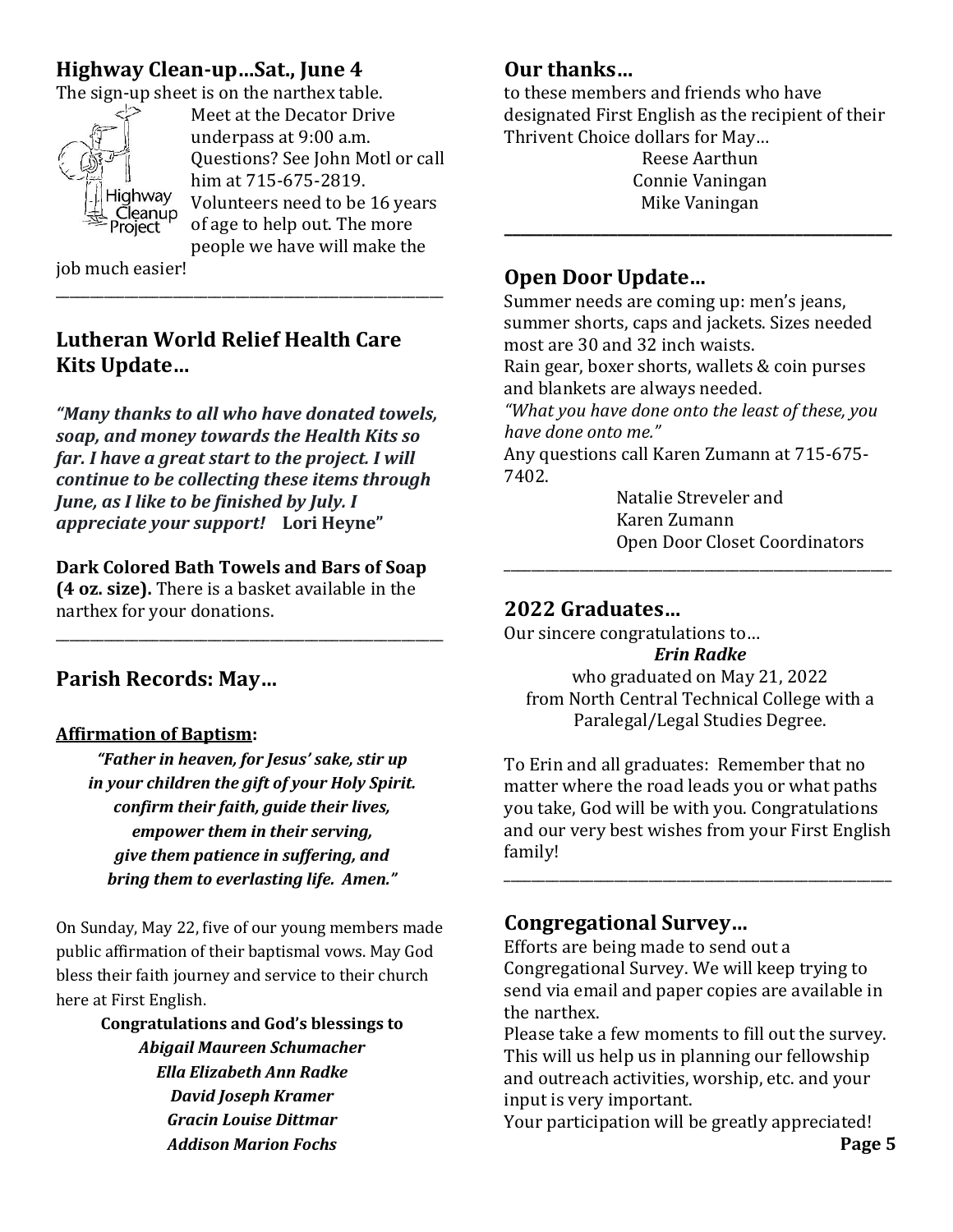### **With Summer…**

just around the corner, it's time for relaxing weekends, vacations and leisure time with family and friends.



However, your congregation still needs your financial support, even in the summer. We ask and encourage you to remain faithful to your pledge and offerings of financial support. Have a wonderful summer and enjoy the beauty of God's creation! We appreciate your faithfulness and dedicated support to your congregation!

\_\_\_\_\_\_\_\_\_\_\_\_\_\_\_\_\_\_\_\_\_\_\_\_\_\_\_\_\_\_\_\_\_\_\_\_\_\_\_\_\_\_\_\_\_\_\_\_\_\_\_\_\_\_\_\_

# **2022 Synod Assembly…**

From Reese: I like attending Synod Assembly. We hear that many of the synod churches are dealing with similar questions and concerns. We hear about the business of the greater church. Specific breakout sessions I attended were about Wis council of Churches recommendations for churches during the pandemic. Recommended actions now are looking to number of cases and number of hospitalizations. There is no overreaching explanation for taking precauctions or having no precautions. They hope each congregation will fairly equate outcomes from each set of decisions keeping in mind the best welfare for all in the congregation. The second session was about Lutheran World Relief and the aid to the Ukraine. Aid is mostly being given to countries which are welcoming the refugees. LWR is providing the goods and logistics for getting it into the hands of those who need it. They thank those past and future contributors. The slides showed real need.

Thank you for allowing me to attend the 2022 Synod Assembly. Reese Aarthun

From Deb: This was my first Synod Assembly and it was a very positive experience for me. It's a chance to meet people from all over the East Central Synod and being in conversation with them, singing and sharing a meal. There was voting on resolutions and elections to Synod positions. All voting was done by eballot so we

had to make sure our phones were always charged up and down-loaded!

The singing was inspiring! Connie and Paul, our music leaders, did such a great job! Their message to us is that our congregations become a community of faith through singing and how music brings people together.

The first session I attended was one led by Connie, one of our music leaders. The second session was more heartbreaking yet inspiring. The speaker spoke about how his congregation, Christ the King Lutheran Church in Combined Locks, WI, formed Good Neighbor Teams to help Afghanistan refugees. One of the speakers was a young man from Afghanistan, his name is Azim and he spoke good English. He lives in Oshkosh, and is adjusting well to life in Wisconsin. Along with his parents, he has 5 siblings. His story begins back home. Azim was playing soccer with some friends when the Taliban attacked. Azim was shot 5 times but managed to escape. He lost his leg but has a prosthesis. He had to leave his family behind in Afghanistan and he fears for them even though he lives here and is safe. His siblings don's go to school and he is worried they will become illiterate. His family is basically in hiding. He sends them money to survive. When asked what his family does, Azim said they eat, sleep, and try to stay alive.

He is so grateful to Lutheran World Relief and the congregations who have given him so much help.

My thanks for allowing me to attend the Synod Assembly. I encourage everyone to think about attending. It's a great experience! – Deb Kluetz

\_\_\_\_\_\_\_\_\_\_\_\_\_\_\_\_\_\_\_\_\_\_\_\_\_\_\_\_\_\_\_\_\_\_\_\_\_\_\_\_\_\_\_\_\_\_\_\_\_\_\_\_\_\_\_

# **Fair Stand News…**

The 2022 Wisconsin Valley Fair is August 2-7.

Our Fair Stand will be open for business.

Sign-ups will begin in early July so watch for the charts! **There will be a Fair Stand**



**Committee meeting on Sunday, June 26, 10:00 a.m. , right after worship.**

Anyone who is interested may attend this meeting. Come and hear about the changes that will be made. **Page 6**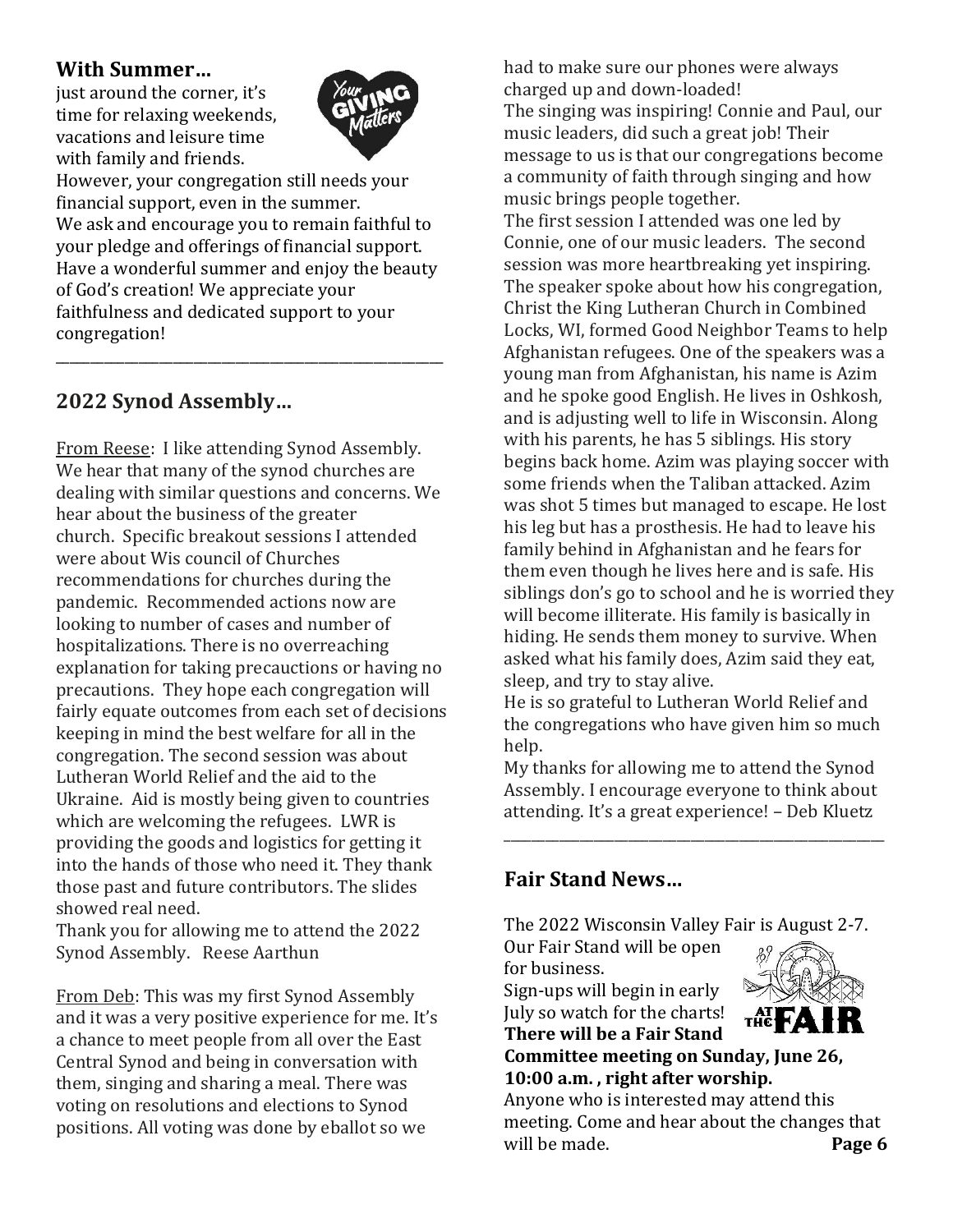#### **Don't let your offerings take a holiday**

Ahhh, summer! A time to relax and grab muchneeded R & R. Vacations and weekend getaways may keep you away from church, but our congregation is still bustling with activity. The bills never take a summer holiday.

It's enormously helpful to the congregation's balance sheet if your gifts, tithes, and offerings continue to come in regularly, even if you are away. Here are some ideas for staying current:

**Pay in advance:** Plan ahead by offering more in the weeks in advance of your time away from church.

**Make it up**: When you return, give a little more in the weeks that follow.

**Use your envelopes:** Here's a tip that's good not only for summer, but year-round: If you use giving envelopes and checks, simply prepare them weeks in advance and bring them to church when convenient.

**Use banking bill pay:** Most online banking services will write and send checks for you. Just plug in the church address, the amount of the gift and how often you want it sent. Viola! You're done!

**Enroll in electronic giving:** Use the congregation's online giving portal to regularize your gift, tithe or offering.

**Give monthly or quarterly:** Sometimes it's hard to anticipate how many Sundays you'll be away from church. Planning your gift, tithe or offering for monthly or quarterly can keep you current.

Of course, these methods are beneficial not only for the summer months, but also for the whole year through. Those who embrace giving as a spiritual discipline often find that their lives of faith are enriched, and their sense of joy and fulfillment is deepened. Choosing a regular-giving strategy can help you to discover the joys of generosity.

*--Rob Blezard Copyright © 2022, Rev. Robert Blezard. Reprinted by permission.*

#### **FIRST ENGLISH LUTHERAN CHURCH COUNCIL MINUTES May 9th, 2022**

\_\_\_\_\_\_\_\_\_\_\_\_\_\_\_\_\_\_\_\_\_\_\_\_\_\_\_\_\_\_\_\_\_\_\_\_\_\_\_\_\_\_\_\_\_

**Members present:** Reese Aarthun (Zoom), Michael Alters, Paula Aschbrenner Nina Dittmar, Bonnie Grau, Sandy Hiller, John Motl, Susan Oberbeck, Pastor Erik Olson, Cindy Petzke, Erin Radke, Kathi Zoern, Marla Zumann Members absent: Earl Zabel, Sharon Hunter Susan Oberbeck led the opening devotions.

#### **Reports:**

**Minutes:** The minutes of the April meeting were approved via email.

**Financial Reports:** Marla Zumann reported nothing new or needing to be addressed. The April Secretary's Report was provided. Waiting on March's report from Wausau Tax & Accounting. Elevator Fund will be listed on the April reports.

#### **Pastor's Report:**

**Pastoral Acts:** Nursing Home Services: *Benedictine Manor and Colonial Manor* on April 20. Baptism: *Zachary Austen Rosicky*  on April 24.

**Holy Week & Easter**- I thought the services went very well. Attendance was a bit light on Maundy Thursday, but Good Friday and Easter Sunday had good attendance. But it is hard to define 'good' attendance as we are coming out of 2 years of pandemic stuff.

**Mother's Day Worship:** We renewed the Annual Youth Service on Mother's Day. Went very well and was well received.

**Synod Assembly:** is this coming Friday and Saturday in Oshkosh. Deb Kluetz and Reese Aarthun are our representatives. Since the last 2 years the Assembly was held over Zoom, it will be good to be back in person.

**Internship Supervisor:** Pilgrim will not be getting an intern for this coming year. Luther Seminary had more intern sites than actual intern students. Pilgrim will be working with Pastor Asher in the Synod office to see what they will do next. Vicar Pat will complete his internship at the end of July.

**Affirmation of Baptism:** Worship will be on May 22. 5 of our young people will affirm their baptisms: Abigail, Addison, David, Ella, and Gracin. Please keep them in your prayers as they prepare for this important step in their life of faith.

**Wellness Symposium:** through the Wausau Fire Department, I will be attending this symposium in Green Bay on May 25 & 26 with the other WFD chaplains.

**Looking forward to:** End of Sunday school year; Affirmation of Baptism service; Ascension Day service on May 26; Vacation week starting after worship on May 29 with a visit to MN to see Kaleb, Taylor & Charlotte – June 3-6.

#### **Committee Reports:**

**First English Bounce Back:** No meeting currently scheduled **Parish Ed:** Sandy Hiller, Pastor Erik to order material for the fall. Marsha Schumacher will continue to do the Sunday Funday, Sunday Funday and Mother's Day service went well. **Stewardship:** Susan Oberbeck reported, Easter Cards for shut-ins were completed and sent. Will be doing a survey in September to see how committee night has been going. Discussed how the Stewardship Committee could reach out to new members and/or visitors. Information gathered from Time & Talent sheets returned by new members can be used.